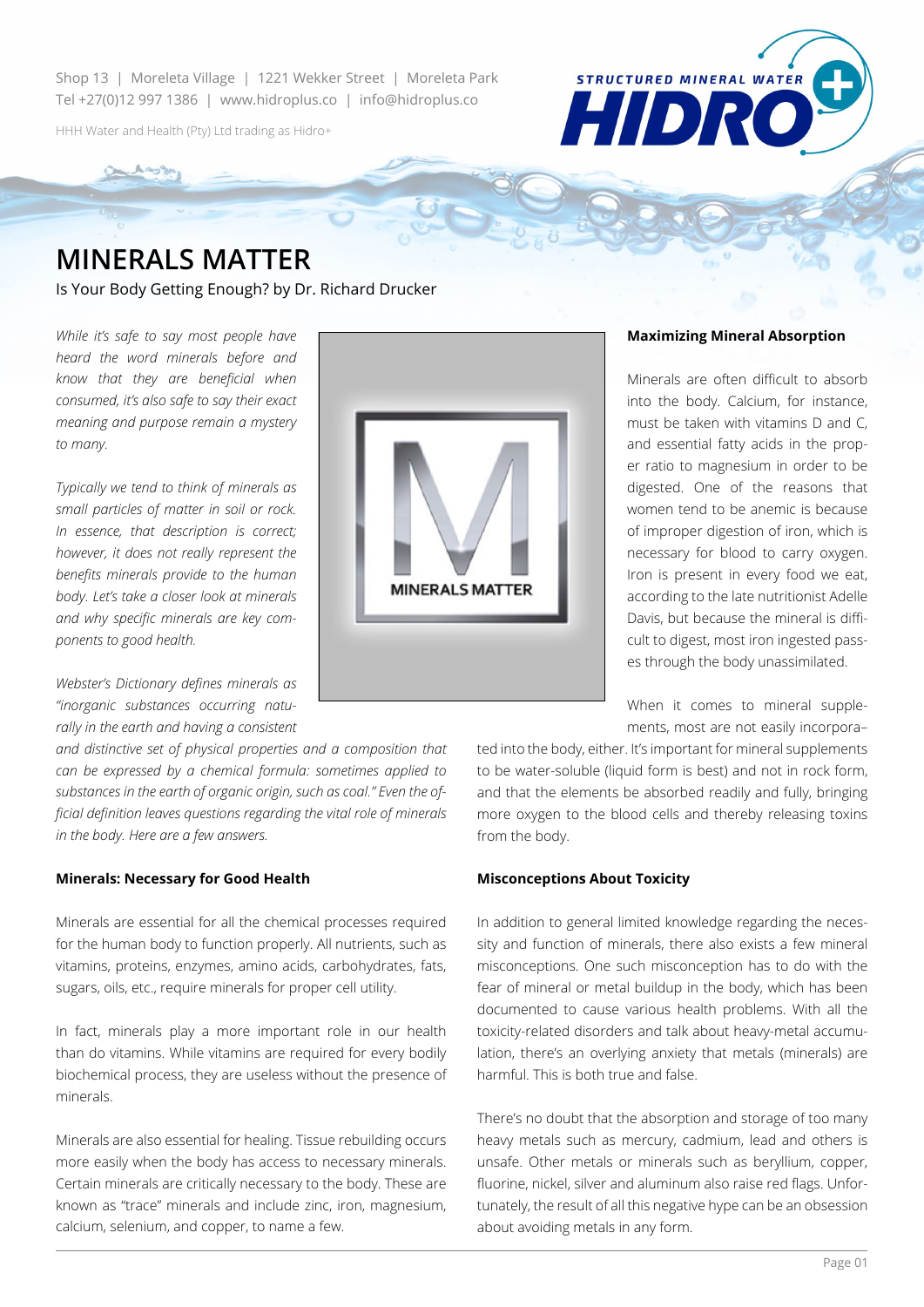

# **Getting Minerals in Their Ideal Form**

What many do not realize is that it's not necessarily the metal itself that is the problem. Rather, it is the form that determines whether a mineral is harmful or beneficial. What is important to know is that the previously mentioned minerals, along with other trace minerals, are actually absolutely essential for proper health. In fact, we cannot survive without them.

This is a good time to discuss the distinction between organic trace minerals and metallic minerals, as well as the importance of quantities. Essential trace elements are "essential" only when used in trace amounts. When used in excess, they can become toxic. However, it is also important to understand that consumption of plant-derived mineral fulvic complexes, which will be discussed shortly, will not build up in the body tissues as do metallic minerals.

 A good example of the difference between organic trace minerals and metallic minerals is the metal aluminum. Aluminum makes up 12 percent of the Earth's crust and is the most abundant metallic element. Even though there are arguments that a large amount of aluminum in the body may be responsible for cognitive disorders such as dementia and Alzheimer's disease, it's rare that these same arguments mention the form or benefits of aluminum.

Aluminum is a major component in all soils and enters the food chain at every level, be it plant or animal, and is beneficial for health. If natural compounds of organic aluminum were toxic or hazardous to humans, life as we know it would cease.

The known biological function, and thus benefit, of aluminum is to activate an enzyme called succinic dehydrogenase. This enzyme increases survival rates of newborn infants and, according to Dr. Gerhard Schrauzer, professor emeritus (department of chemistry) at the University of California San Diego, is an essential mineral for human nutrition. Even arsenic, in trace levels, is an essential element for optimal health and longevity, suggests research.

## **Fulvic Acid: Key for Mineral Utilization**

No discussion of minerals would be complete without including a vital aspect of mineral utilization: fulvic acid. Fulvic acid is one of two classes of a natural acidic organic polymer that can be extracted from humus (the healthy result of decaying organic matter), soil, sediment or aquatic environments. Fulvic acid is believed to originate as a product of microbial metabolism.

Because minerals are absorbed through the soil into plant material that both man and animals consume, fulvic acid is

absolutely essential for the assimilation of minerals into a small enough form to be completely dissolved and used by the body. Fulvic acid is so powerful that a single molecule is capable of carrying 60 or more minerals and trace elements into the cells. Unfortunately, the humus deposits rich with fulvic acid have been missing from our diets for decades. They are quite rare in this generation and can only be found in very limited areas of the world.

Since fulvic acid allows such an increase in mineral absorption, it has the ability to make a profound impact on a wide variety of health issues and diseases that have arisen in the past several decades due to mineral depletion in both foods and humans.

In order to ensure that you are getting all the minerals, vitamins and nutrients your body needs, it is crucial that you supplement with the right kinds of vitamins and minerals. The best absorption rate for mineral products comes in a liquid form from live food sources.

Obviously we should be seeking a supplement that is not processed with heat (which destroys the viability of minerals and enzymes), contains fulvic acid and does not contain synthetic chemicals or preservatives of any kind. Only in this manner can we be certain we are getting the life-giving minerals our bodies need.



**Richard Drucker, ND,** is a licensed naturopath who has been performing concentrated research and work in the natural health and nutraceutical fields for more than 20 years. He is the CEO of Drucker Labs (www.druckerlabs.com)